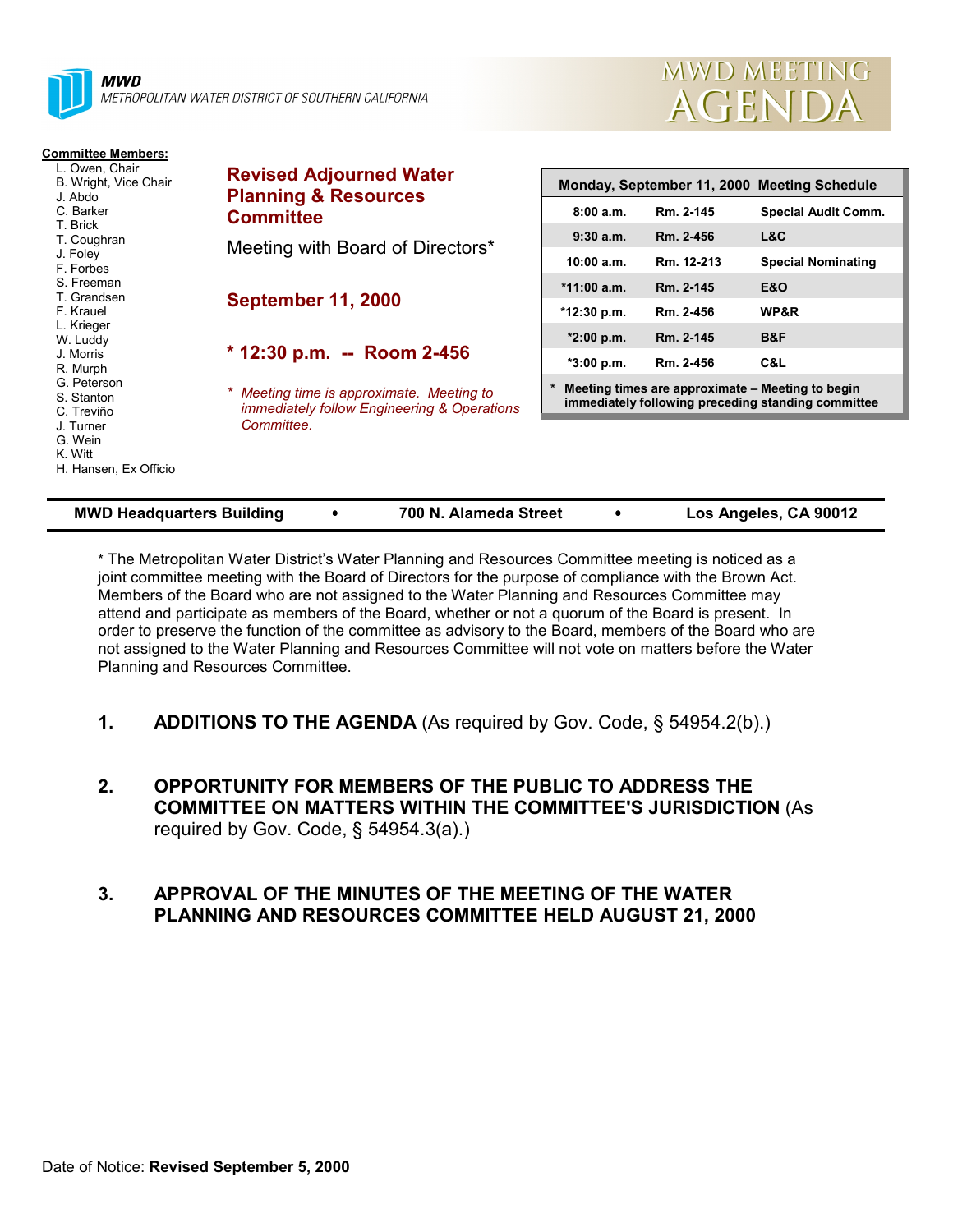### **4. OTHER MATTERS**

6Fb. Discussion of Bay-Delta related issues; including progress on developing and implementing the CALFED program; potential litigation regarding the EIR/EIS regarding the CALFED program; the State Water Resources Control Board's Phase 8 hearings to allocate responsibility to meet Bay-Delta environmental obligations. (WP&R) **[Any discussion of litigation will be held in closed session. Conference with Legal Counsel—(1) Existing Litigation; Parties: Water Right Holders in Bay-Delta Watershed; to be heard in closed session pursuant to Gov. Code § 54956.9(a); (2) Initiation of Litigation (one potential case); to be heard in closed session pursuant to Gov. Code § 54956.9(c)]**

## **5. CONSENT CALENDAR ITEMS – ACTION**

None

### **6. OTHER BOARD ITEMS – ACTION**

- 9-7 **Withdrawn**
- 9-9 **Withdrawn**
- **Added** 9-10 Staff analysis of the CALFED Final Programmatic EIS/EIR, and authorize the filing of litigation regarding compliance with environmental laws, if appropriate. (WP&R, L&C) **[Conference with Legal Counsel--Anticipated Litigation. Any discussion retarding initiation of litigation will be heard in closed session pursuant to Gov. Code § 54956.9(c)]**

### **7. BOARD INFORMATION ITEMS**

None

### **8. COMMITTEE ITEMS**

- a. Oral report on dry-year transfers.
- b. Oral report on proposed Environmental Water Account Agreement with CALFED.
- c. Oral report on electric deregulation and its impacts on the water industry.